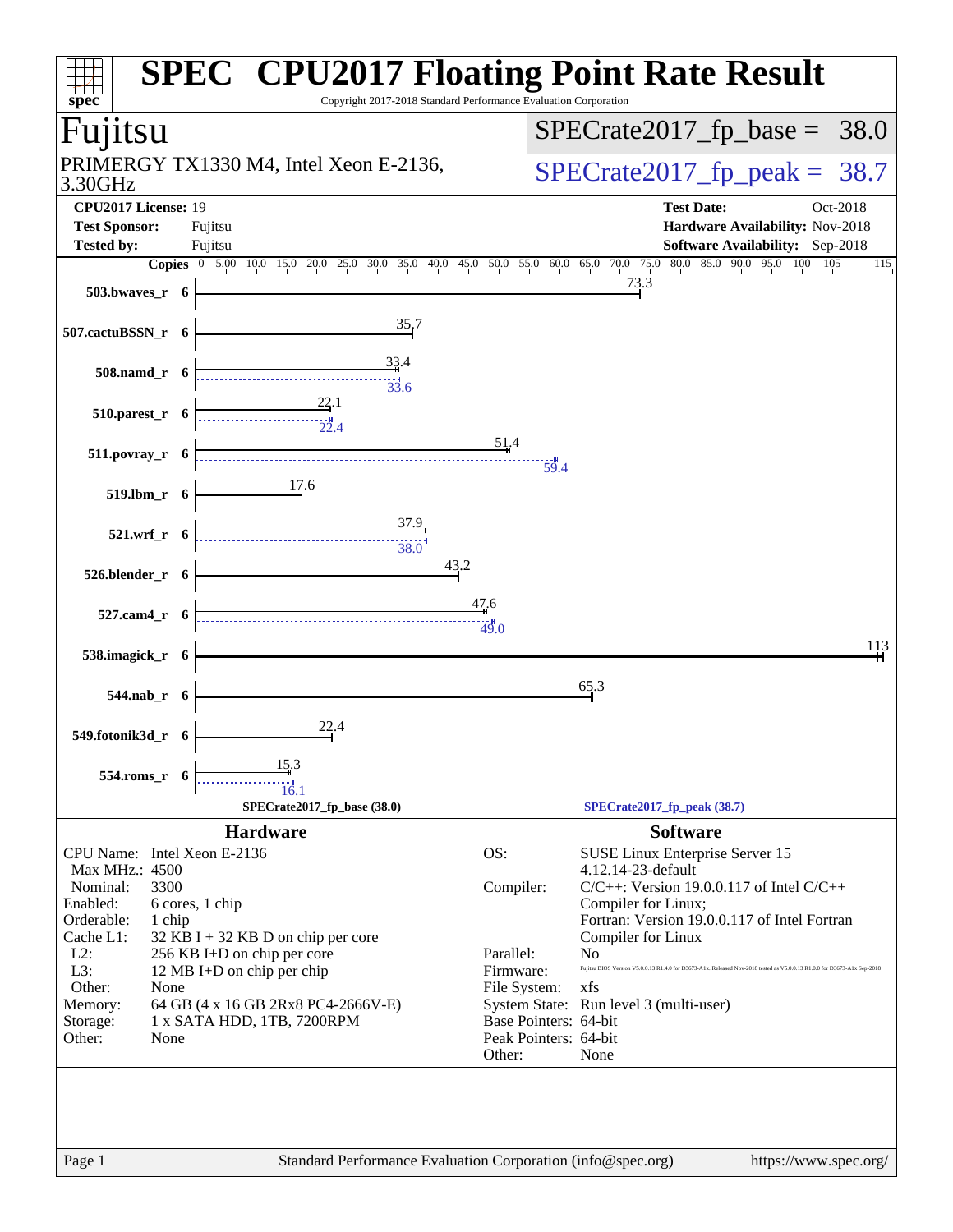Copyright 2017-2018 Standard Performance Evaluation Corporation

### Fujitsu

#### 3.30GHz PRIMERGY TX1330 M4, Intel Xeon E-2136,  $\vert$ [SPECrate2017\\_fp\\_peak =](http://www.spec.org/auto/cpu2017/Docs/result-fields.html#SPECrate2017fppeak) 38.7

 $SPECTate2017_fp\_base = 38.0$ 

**[CPU2017 License:](http://www.spec.org/auto/cpu2017/Docs/result-fields.html#CPU2017License)** 19 **[Test Date:](http://www.spec.org/auto/cpu2017/Docs/result-fields.html#TestDate)** Oct-2018 **[Test Sponsor:](http://www.spec.org/auto/cpu2017/Docs/result-fields.html#TestSponsor)** Fujitsu **[Hardware Availability:](http://www.spec.org/auto/cpu2017/Docs/result-fields.html#HardwareAvailability)** Nov-2018 **[Tested by:](http://www.spec.org/auto/cpu2017/Docs/result-fields.html#Testedby)** Fujitsu **[Software Availability:](http://www.spec.org/auto/cpu2017/Docs/result-fields.html#SoftwareAvailability)** Sep-2018

#### **[Results Table](http://www.spec.org/auto/cpu2017/Docs/result-fields.html#ResultsTable)**

| <b>Base</b>                      |               |                |       |                |       | <b>Peak</b>    |       |               |                |              |                |              |                |              |
|----------------------------------|---------------|----------------|-------|----------------|-------|----------------|-------|---------------|----------------|--------------|----------------|--------------|----------------|--------------|
| <b>Benchmark</b>                 | <b>Copies</b> | <b>Seconds</b> | Ratio | <b>Seconds</b> | Ratio | <b>Seconds</b> | Ratio | <b>Copies</b> | <b>Seconds</b> | <b>Ratio</b> | <b>Seconds</b> | <b>Ratio</b> | <b>Seconds</b> | <b>Ratio</b> |
| 503.bwaves_r                     | 6             | 821            | 73.3  | 821            | 73.3  | 821            | 73.3  | 6             | 821            | 73.3         | 821            | 73.3         | 821            | 73.3         |
| 507.cactuBSSN r                  | 6             | 213            | 35.7  | 212            | 35.8  | 213            | 35.6  | 6             | 213            | 35.7         | 212            | 35.8         | 213            | 35.6         |
| 508.namd_r                       | 6             | 170            | 33.5  | 173            | 33.0  | 171            | 33.4  | 6             | 170            | 33.6         | 169            | 33.7         | 170            | 33.6         |
| 510.parest_r                     | 6             | 708            | 22.2  | 709            | 22.1  | 712            | 22.1  | 6             | 712            | 22.0         | 699            | 22.4         | 701            | 22.4         |
| 511.povray_r                     | 6             | 273            | 51.4  | 273            | 51.3  | 270            | 51.8  | 6             | 237            | 59.1         | 235            | 59.7         | 236            | 59.4         |
| 519.1bm r                        | 6             | 360            | 17.6  | 360            | 17.6  | 360            | 17.5  | 6             | 360            | 17.6         | 360            | 17.6         | 360            | 17.5         |
| $521$ .wrf r                     | 6             | 355            | 37.9  | 354            | 37.9  | 355            | 37.9  | 6             | 354            | 37.9         | 353            | 38.1         | 354            | 38.0         |
| 526.blender r                    | 6             | 211            | 43.3  | 211            | 43.2  | 211            | 43.2  | 6             | 211            | 43.3         | <u>211</u>     | 43.2         | 211            | 43.2         |
| 527.cam4 r                       | 6             | 221            | 47.4  | 220            | 47.6  | 219            | 47.9  | 6             | 214            | 49.0         | 215            | 48.8         | 214            | 49.1         |
| 538.imagick_r                    | 6             | 133            | 112   | 131            | 114   | 132            | 113   | 6             | 133            | 112          | 131            | 114          | <b>132</b>     | <b>113</b>   |
| $544$ .nab r                     | 6             | 154            | 65.4  | 155            | 65.3  | 155            | 65.2  | 6             | 154            | 65.4         | 155            | 65.3         | 155            | 65.2         |
| 549.fotonik3d r                  | 6             | 1043           | 22.4  | 1042           | 22.4  | 1042           | 22.4  | 6             | 1043           | 22.4         | 1042           | 22.4         | 1042           | 22.4         |
| $554$ .roms $r$                  | 6             | 623            | 15.3  | 626            | 15.2  | 611            | 15.6  | 6             | <u>591</u>     | <b>16.1</b>  | 593            | 16.1         | 590            | 16.2         |
| SPECrate2017 fp base $=$<br>38.0 |               |                |       |                |       |                |       |               |                |              |                |              |                |              |

**[SPECrate2017\\_fp\\_peak =](http://www.spec.org/auto/cpu2017/Docs/result-fields.html#SPECrate2017fppeak) 38.7**

Results appear in the [order in which they were run.](http://www.spec.org/auto/cpu2017/Docs/result-fields.html#RunOrder) Bold underlined text [indicates a median measurement.](http://www.spec.org/auto/cpu2017/Docs/result-fields.html#Median)

#### **[Submit Notes](http://www.spec.org/auto/cpu2017/Docs/result-fields.html#SubmitNotes)**

 The taskset mechanism was used to bind copies to processors. The config file option 'submit' was used to generate taskset commands to bind each copy to a specific processor. For details, please see the config file.

### **[Operating System Notes](http://www.spec.org/auto/cpu2017/Docs/result-fields.html#OperatingSystemNotes)**

 Stack size set to unlimited using "ulimit -s unlimited" Process tuning settings: echo 500000 > /proc/sys/kernel/sched\_cfs\_bandwidth\_slice\_us

### **[General Notes](http://www.spec.org/auto/cpu2017/Docs/result-fields.html#GeneralNotes)**

Environment variables set by runcpu before the start of the run: LD\_LIBRARY\_PATH = "/home/Benchmark/speccpu2017-ic19-20181011/icc19-lib/intel64"

 Binaries compiled on a system with 2x Intel Xeon Silver 4108 CPU + 384GB RAM memory using SUSE Linux Enterprise Server 12 SP2 Transparent Huge Pages enabled by default Prior to runcpu invocation Filesystem page cache synced and cleared with: sync; echo 3 > /proc/sys/vm/drop\_caches

Yes: The test sponsor attests, as of date of publication, that CVE-2017-5754 (Meltdown)

|        | (Continued on next page)                                    |                       |
|--------|-------------------------------------------------------------|-----------------------|
| Page 2 | Standard Performance Evaluation Corporation (info@spec.org) | https://www.spec.org/ |

**[spec](http://www.spec.org/)**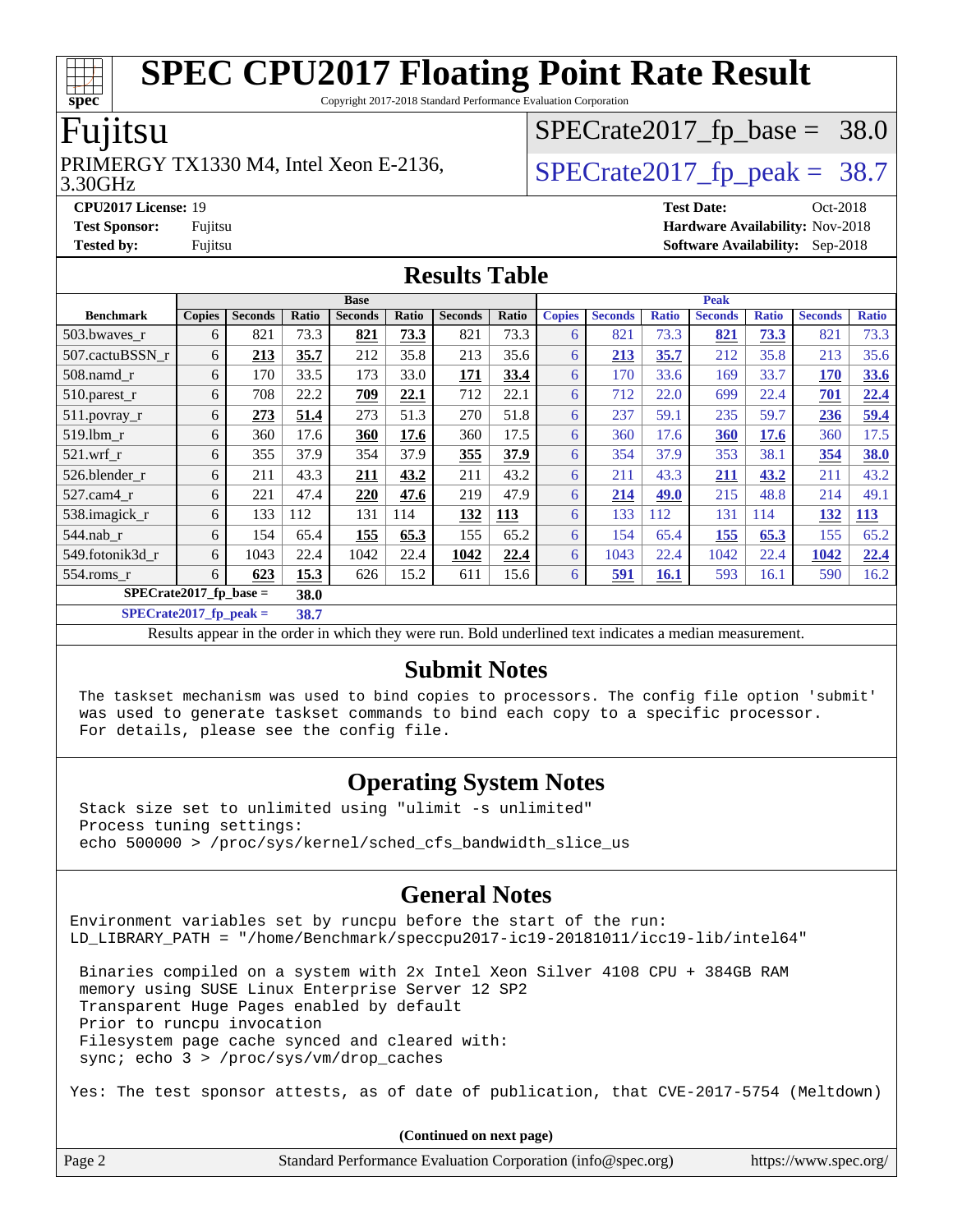Copyright 2017-2018 Standard Performance Evaluation Corporation

### Fujitsu

3.30GHz PRIMERGY TX1330 M4, Intel Xeon E-2136,  $\vert$  [SPECrate2017\\_fp\\_peak =](http://www.spec.org/auto/cpu2017/Docs/result-fields.html#SPECrate2017fppeak) 38.7

 $SPECrate2017_fp\_base = 38.0$ 

**[CPU2017 License:](http://www.spec.org/auto/cpu2017/Docs/result-fields.html#CPU2017License)** 19 **[Test Date:](http://www.spec.org/auto/cpu2017/Docs/result-fields.html#TestDate)** Oct-2018 **[Test Sponsor:](http://www.spec.org/auto/cpu2017/Docs/result-fields.html#TestSponsor)** Fujitsu **Fundal** Fujitsu **[Hardware Availability:](http://www.spec.org/auto/cpu2017/Docs/result-fields.html#HardwareAvailability)** Nov-2018

**[Tested by:](http://www.spec.org/auto/cpu2017/Docs/result-fields.html#Testedby)** Fujitsu **[Software Availability:](http://www.spec.org/auto/cpu2017/Docs/result-fields.html#SoftwareAvailability)** Sep-2018

#### **[General Notes \(Continued\)](http://www.spec.org/auto/cpu2017/Docs/result-fields.html#GeneralNotes)**

is mitigated in the system as tested and documented. Yes: The test sponsor attests, as of date of publication, that CVE-2017-5753 (Spectre variant 1) is mitigated in the system as tested and documented. Yes: The test sponsor attests, as of date of publication, that CVE-2017-5715 (Spectre variant 2) is mitigated in the system as tested and documented.

#### **[Platform Notes](http://www.spec.org/auto/cpu2017/Docs/result-fields.html#PlatformNotes)**

Page 3 Standard Performance Evaluation Corporation [\(info@spec.org\)](mailto:info@spec.org) <https://www.spec.org/> BIOS configuration: Hyper-Threading = Disabled Fan Control = Full Race To Halt (RTH) = Disabled Energy Efficient Turbo = Disabled Package C-State Un-demotion = Enabled DMI Link ASPM Control = Disabled Native PCIE Enable = Disabled Sysinfo program /home/Benchmark/speccpu2017-ic19-20181011/bin/sysinfo Rev: r5797 of 2017-06-14 96c45e4568ad54c135fd618bcc091c0f running on TX1330M4 Thu Oct 25 01:10:03 2018 SUT (System Under Test) info as seen by some common utilities. For more information on this section, see <https://www.spec.org/cpu2017/Docs/config.html#sysinfo> From /proc/cpuinfo model name : Intel(R) Xeon(R) E-2136 CPU @ 3.30GHz 1 "physical id"s (chips) 6 "processors" cores, siblings (Caution: counting these is hw and system dependent. The following excerpts from /proc/cpuinfo might not be reliable. Use with caution.) cpu cores : 6 siblings : 6 physical 0: cores 0 1 2 3 4 5 From lscpu: Architecture: x86\_64 CPU op-mode(s): 32-bit, 64-bit Byte Order: Little Endian  $CPU(s):$  6 On-line CPU(s) list: 0-5 Thread(s) per core: 1 Core(s) per socket: 6 Socket(s): 1 NUMA node(s): 1 Vendor ID: GenuineIntel CPU family: 6 **(Continued on next page)**

**[spec](http://www.spec.org/)**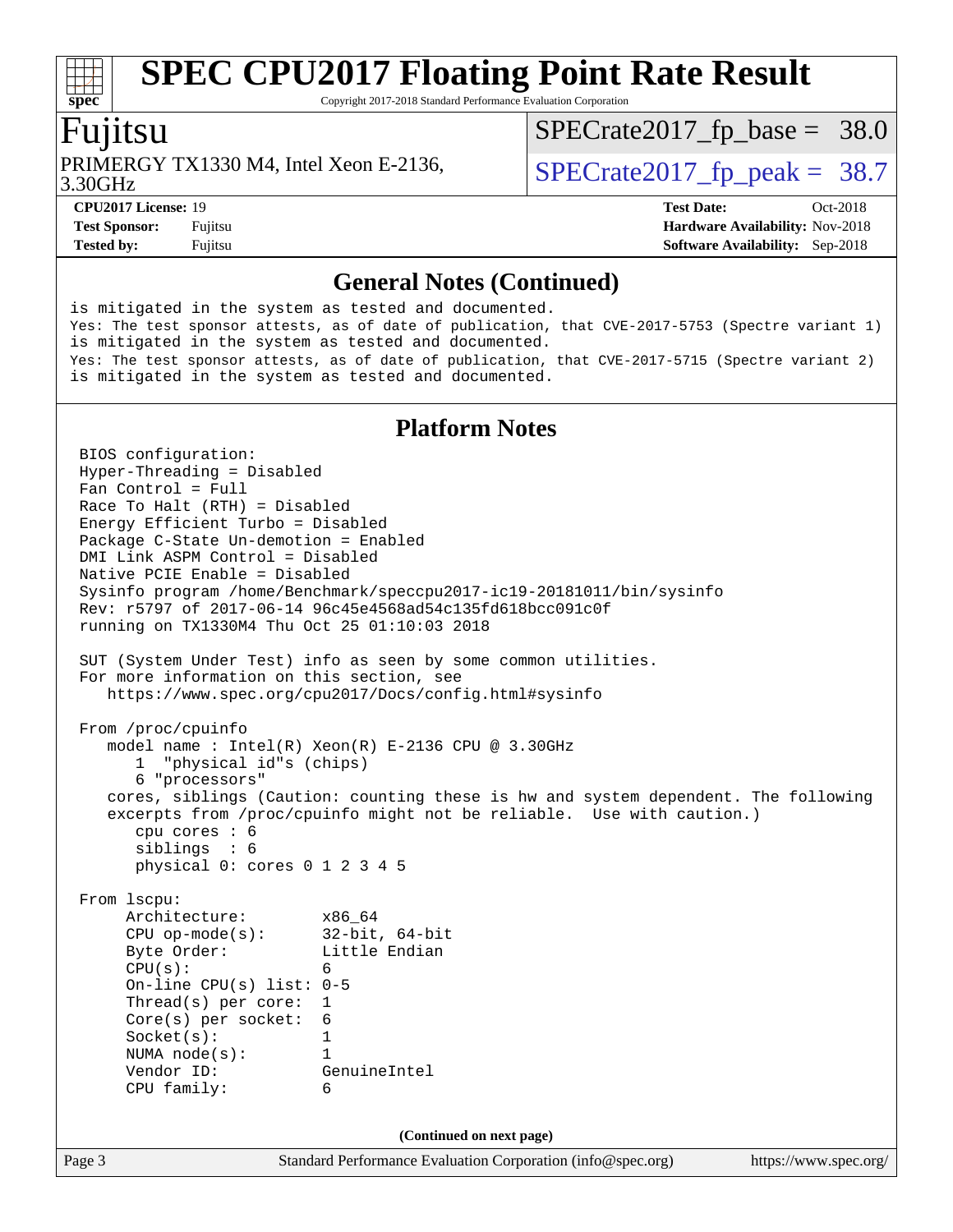Copyright 2017-2018 Standard Performance Evaluation Corporation

# Fujitsu

**[spec](http://www.spec.org/)**

3.30GHz PRIMERGY TX1330 M4, Intel Xeon E-2136,  $\big|$  [SPECrate2017\\_fp\\_peak =](http://www.spec.org/auto/cpu2017/Docs/result-fields.html#SPECrate2017fppeak) 38.7

[SPECrate2017\\_fp\\_base =](http://www.spec.org/auto/cpu2017/Docs/result-fields.html#SPECrate2017fpbase) 38.0

**[CPU2017 License:](http://www.spec.org/auto/cpu2017/Docs/result-fields.html#CPU2017License)** 19 **[Test Date:](http://www.spec.org/auto/cpu2017/Docs/result-fields.html#TestDate)** Oct-2018 **[Test Sponsor:](http://www.spec.org/auto/cpu2017/Docs/result-fields.html#TestSponsor)** Fujitsu **[Hardware Availability:](http://www.spec.org/auto/cpu2017/Docs/result-fields.html#HardwareAvailability)** Nov-2018 **[Tested by:](http://www.spec.org/auto/cpu2017/Docs/result-fields.html#Testedby)** Fujitsu **[Software Availability:](http://www.spec.org/auto/cpu2017/Docs/result-fields.html#SoftwareAvailability)** Sep-2018

#### **[Platform Notes \(Continued\)](http://www.spec.org/auto/cpu2017/Docs/result-fields.html#PlatformNotes)**

| Model:<br>Model name:              | 158<br>$Intel(R)$ Xeon $(R)$ E-2136 CPU @ 3.30GHz                                    |
|------------------------------------|--------------------------------------------------------------------------------------|
| Stepping:                          | 10                                                                                   |
| CPU MHz:                           | 3300.000                                                                             |
| CPU max MHz:                       | 4500.0000                                                                            |
| CPU min MHz:                       | 800.0000                                                                             |
| BogoMIPS:                          | 6624.00                                                                              |
| Virtualization:                    | $VT - x$                                                                             |
| L1d cache:                         | 32K                                                                                  |
| Lli cache:                         | 32K                                                                                  |
| L2 cache:                          | 256K                                                                                 |
| L3 cache:                          | 12288K                                                                               |
| NUMA node0 CPU(s):                 | $0 - 5$                                                                              |
| Flaqs:                             | fpu vme de pse tsc msr pae mce cx8 apic sep mtrr pge mca cmov                        |
|                                    | pat pse36 clflush dts acpi mmx fxsr sse sse2 ss ht tm pbe syscall nx pdpelgb rdtscp  |
|                                    | lm constant_tsc art arch_perfmon pebs bts rep_good nopl xtopology nonstop_tsc cpuid  |
|                                    | aperfmperf tsc_known_freq pni pclmulqdq dtes64 monitor ds_cpl vmx smx est tm2 ssse3  |
|                                    | sdbg fma cx16 xtpr pdcm pcid sse4_1 sse4_2 x2apic movbe popcnt tsc_deadline_timer    |
|                                    | aes xsave avx f16c rdrand lahf_lm abm 3dnowprefetch cpuid_fault epb invpcid_single   |
|                                    | pti tpr_shadow vnmi flexpriority ept vpid fsgsbase tsc_adjust bmil hle avx2 smep     |
|                                    | bmi2 erms invpcid rtm mpx rdseed adx smap clflushopt intel_pt xsaveopt xsavec        |
|                                    | xgetbvl xsaves ibpb ibrs stibp dtherm ida arat pln pts hwp hwp_notify hwp_act_window |
| hwp_epp ssbd                       |                                                                                      |
| /proc/cpuinfo cache data           |                                                                                      |
| cache size : 12288 KB              |                                                                                      |
|                                    |                                                                                      |
|                                    | From numactl --hardware WARNING: a numactl 'node' might or might not correspond to a |
| physical chip.                     |                                                                                      |
| available: 1 nodes (0)             |                                                                                      |
| node 0 cpus: 0 1 2 3 4 5           |                                                                                      |
| node 0 size: 63915 MB              |                                                                                      |
| node 0 free: 63438 MB              |                                                                                      |
| node distances:                    |                                                                                      |
| node<br>0                          |                                                                                      |
| 0: 10                              |                                                                                      |
|                                    |                                                                                      |
| From /proc/meminfo                 |                                                                                      |
| MemTotal:<br>65449524 kB           |                                                                                      |
| HugePages_Total:                   | 0                                                                                    |
| Hugepagesize:                      | 2048 kB                                                                              |
|                                    |                                                                                      |
| From /etc/*release* /etc/*version* |                                                                                      |
| os-release:                        |                                                                                      |
| NAME="SLES"                        |                                                                                      |
| VERSION="15"                       |                                                                                      |
| VERSION_ID="15"                    |                                                                                      |
|                                    |                                                                                      |
|                                    | (Continued on next page)                                                             |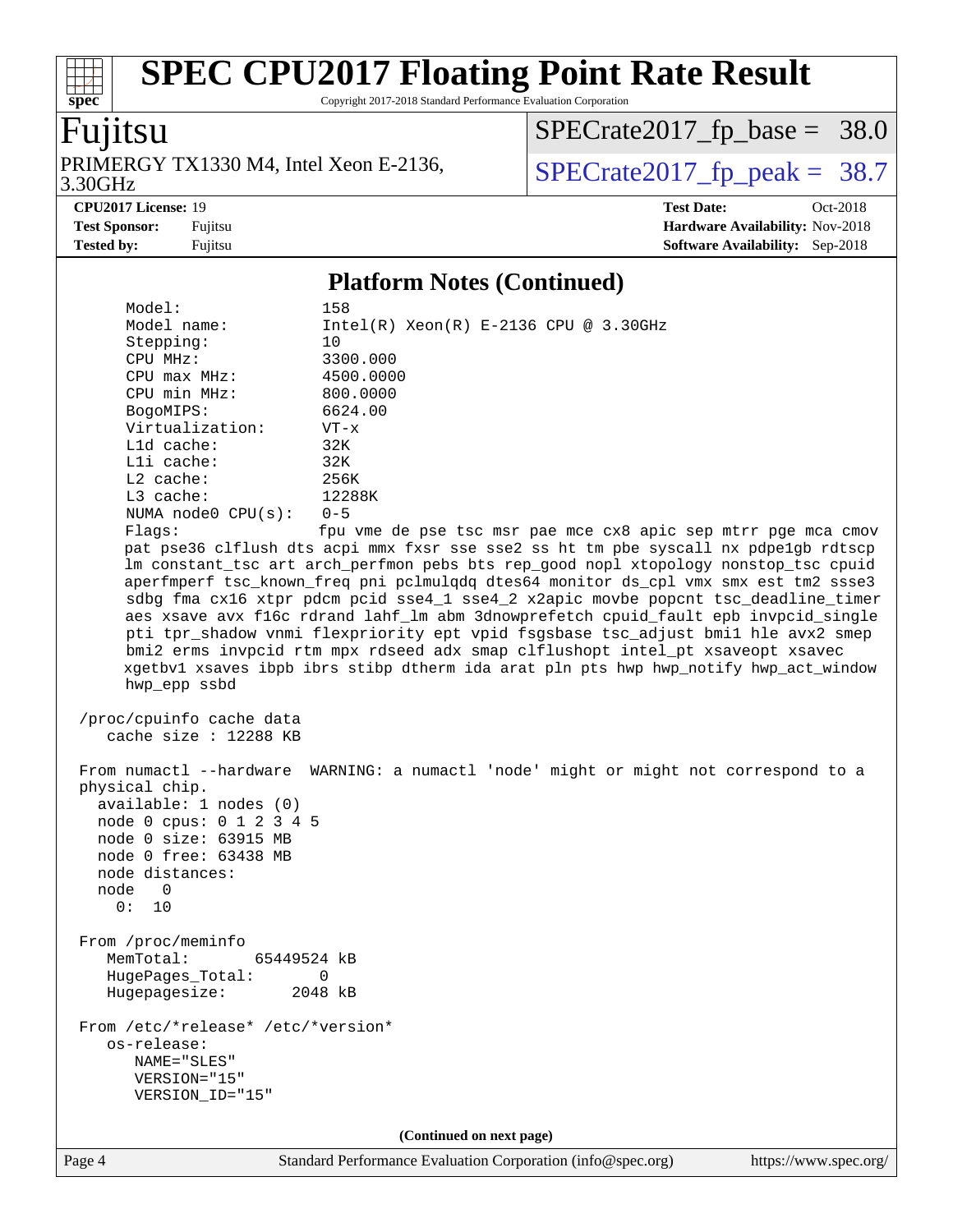Copyright 2017-2018 Standard Performance Evaluation Corporation

### Fujitsu

**[spec](http://www.spec.org/)**

 $+\ +$ 

3.30GHz PRIMERGY TX1330 M4, Intel Xeon E-2136,  $\sqrt{\text{SPECrate2017\_fp\_peak}} = 38.7$ 

[SPECrate2017\\_fp\\_base =](http://www.spec.org/auto/cpu2017/Docs/result-fields.html#SPECrate2017fpbase) 38.0

**[CPU2017 License:](http://www.spec.org/auto/cpu2017/Docs/result-fields.html#CPU2017License)** 19 **[Test Date:](http://www.spec.org/auto/cpu2017/Docs/result-fields.html#TestDate)** Oct-2018 **[Test Sponsor:](http://www.spec.org/auto/cpu2017/Docs/result-fields.html#TestSponsor)** Fujitsu **[Hardware Availability:](http://www.spec.org/auto/cpu2017/Docs/result-fields.html#HardwareAvailability)** Nov-2018 **[Tested by:](http://www.spec.org/auto/cpu2017/Docs/result-fields.html#Testedby)** Fujitsu **[Software Availability:](http://www.spec.org/auto/cpu2017/Docs/result-fields.html#SoftwareAvailability)** Sep-2018

#### **[Platform Notes \(Continued\)](http://www.spec.org/auto/cpu2017/Docs/result-fields.html#PlatformNotes)**

| PRETTY_NAME="SUSE Linux Enterprise Server 15"<br>ID="sles"<br>ID LIKE="suse"<br>ANSI COLOR="0;32"<br>CPE NAME="cpe:/o:suse:sles:15"                                                                                                                                                                                                                                                                                                                                                                 |  |  |  |
|-----------------------------------------------------------------------------------------------------------------------------------------------------------------------------------------------------------------------------------------------------------------------------------------------------------------------------------------------------------------------------------------------------------------------------------------------------------------------------------------------------|--|--|--|
| $uname -a$ :<br>Linux TX1330M4 4.12.14-23-default #1 SMP Tue May 29 21:04:44 UTC 2018 (cd0437b) x86 64<br>$x86$ 64 $x86$ 64 GNU/Linux                                                                                                                                                                                                                                                                                                                                                               |  |  |  |
| run-level 3 Oct 25 01:03                                                                                                                                                                                                                                                                                                                                                                                                                                                                            |  |  |  |
| SPEC is set to: /home/Benchmark/speccpu2017-ic19-20181011<br>Type Size Used Avail Use% Mounted on<br>Filesystem<br>/dev/sda3 xfs 828G 102G 726G 13% /home                                                                                                                                                                                                                                                                                                                                           |  |  |  |
| Additional information from dmidecode follows. WARNING: Use caution when you interpret<br>this section. The 'dmidecode' program reads system data which is "intended to allow<br>hardware to be accurately determined", but the intent may not be met, as there are<br>frequent changes to hardware, firmware, and the "DMTF SMBIOS" standard.<br>BIOS FUJITSU // American Megatrends Inc. V5.0.0.13 R1.0.0 for D3673-Alx<br>09/14/2018<br>Memory:<br>4x Samsung M391A2K43BB1-CTD 16 GB 2 rank 2667 |  |  |  |
| (End of data from sysinfo program)                                                                                                                                                                                                                                                                                                                                                                                                                                                                  |  |  |  |

#### **[Compiler Version Notes](http://www.spec.org/auto/cpu2017/Docs/result-fields.html#CompilerVersionNotes)**

| Page 5                        | Standard Performance Evaluation Corporation (info@spec.org)                    | https://www.spec.org/ |
|-------------------------------|--------------------------------------------------------------------------------|-----------------------|
|                               | (Continued on next page)                                                       |                       |
|                               | CXXC 508. namd $r(base)$ 510. parest $r(base)$                                 |                       |
| icc (ICC) 19.0.0.117 20180804 | Copyright (C) 1985-2018 Intel Corporation. All rights reserved.                |                       |
| CC                            | 519.1bm $r(\text{peak})$ 538.imagick $r(\text{peak})$ 544.nab $r(\text{peak})$ |                       |
| icc (ICC) 19.0.0.117 20180804 | Copyright (C) 1985-2018 Intel Corporation. All rights reserved.                |                       |
| CC.                           | $519.1$ bm_r(base) 538.imagick_r(base) 544.nab_r(base)                         |                       |
|                               |                                                                                |                       |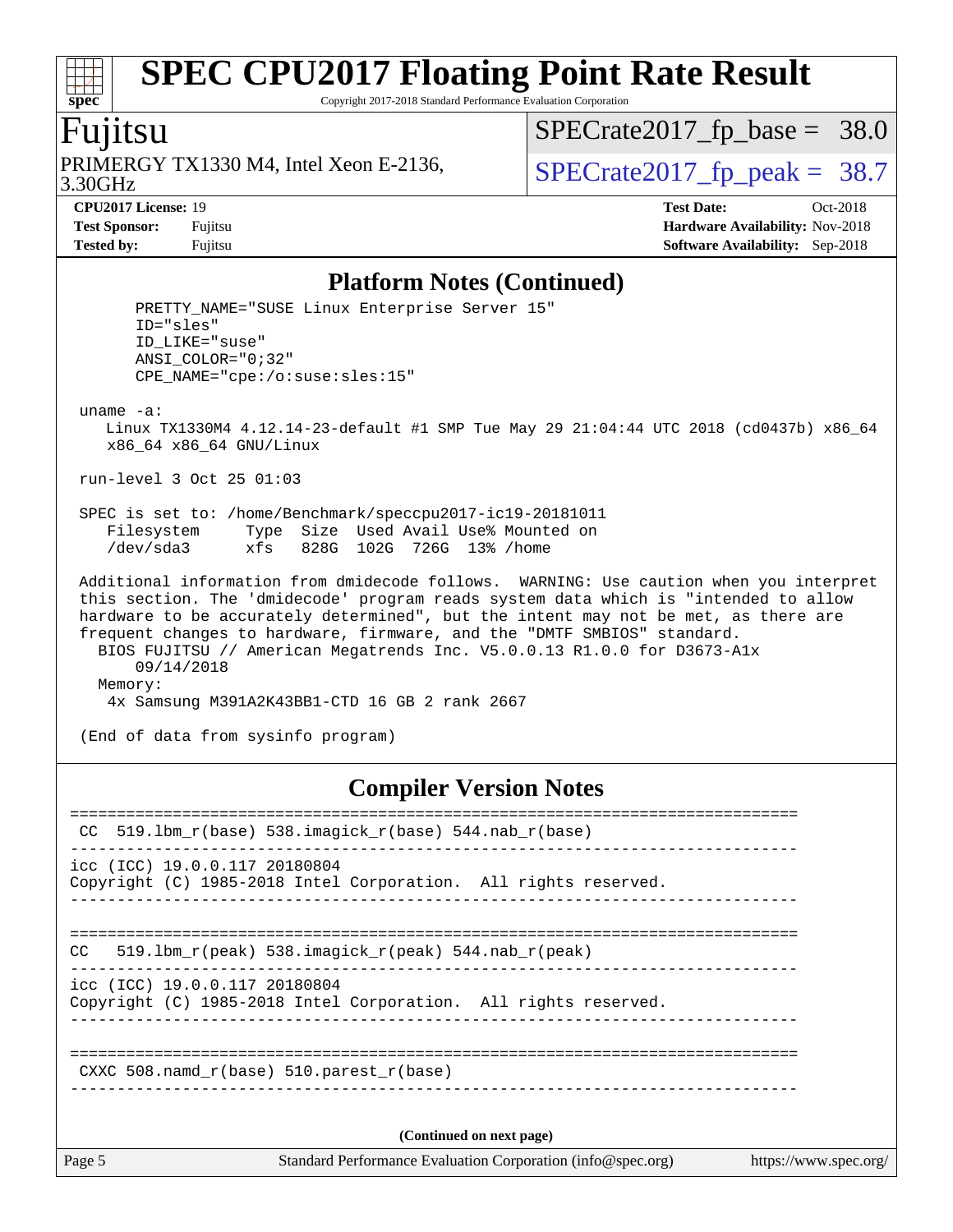#### $\pm$ **[spec](http://www.spec.org/)**

# **[SPEC CPU2017 Floating Point Rate Result](http://www.spec.org/auto/cpu2017/Docs/result-fields.html#SPECCPU2017FloatingPointRateResult)**

Copyright 2017-2018 Standard Performance Evaluation Corporation

### Fujitsu

3.30GHz PRIMERGY TX1330 M4, Intel Xeon E-2136,  $\sqrt{\text{SPECrate2017\_fp\_peak}} = 38.7$ 

[SPECrate2017\\_fp\\_base =](http://www.spec.org/auto/cpu2017/Docs/result-fields.html#SPECrate2017fpbase) 38.0

**[CPU2017 License:](http://www.spec.org/auto/cpu2017/Docs/result-fields.html#CPU2017License)** 19 **[Test Date:](http://www.spec.org/auto/cpu2017/Docs/result-fields.html#TestDate)** Oct-2018 **[Test Sponsor:](http://www.spec.org/auto/cpu2017/Docs/result-fields.html#TestSponsor)** Fujitsu **[Hardware Availability:](http://www.spec.org/auto/cpu2017/Docs/result-fields.html#HardwareAvailability)** Nov-2018 **[Tested by:](http://www.spec.org/auto/cpu2017/Docs/result-fields.html#Testedby)** Fujitsu **[Software Availability:](http://www.spec.org/auto/cpu2017/Docs/result-fields.html#SoftwareAvailability)** Sep-2018

#### **[Compiler Version Notes \(Continued\)](http://www.spec.org/auto/cpu2017/Docs/result-fields.html#CompilerVersionNotes)**

| CXXC 508.namd_r(peak) 510.parest_r(peak)<br>______________________________________<br>icpc (ICC) 19.0.0.117 20180804<br>Copyright (C) 1985-2018 Intel Corporation. All rights reserved.<br>511.povray_r(base) 526.blender_r(base)<br>CC.<br>icpc (ICC) 19.0.0.117 20180804<br>Copyright (C) 1985-2018 Intel Corporation. All rights reserved.<br>icc (ICC) 19.0.0.117 20180804<br>Copyright (C) 1985-2018 Intel Corporation. All rights reserved.<br>511.povray_r(peak) 526.blender_r(peak)<br>CC.<br>icpc (ICC) 19.0.0.117 20180804<br>Copyright (C) 1985-2018 Intel Corporation. All rights reserved.<br>icc (ICC) 19.0.0.117 20180804<br>Copyright (C) 1985-2018 Intel Corporation. All rights reserved.<br>FC 507.cactuBSSN_r(base)<br>icpc (ICC) 19.0.0.117 20180804<br>Copyright (C) 1985-2018 Intel Corporation. All rights reserved.<br>icc (ICC) 19.0.0.117 20180804<br>Copyright (C) 1985-2018 Intel Corporation. All rights reserved.<br>ifort (IFORT) 19.0.0.117 20180804<br>Copyright (C) 1985-2018 Intel Corporation. All rights reserved.<br>507.cactuBSSN_r(peak)<br>FC<br>icpc (ICC) 19.0.0.117 20180804<br>Copyright (C) 1985-2018 Intel Corporation. All rights reserved.<br>icc (ICC) 19.0.0.117 20180804<br>Copyright (C) 1985-2018 Intel Corporation. All rights reserved.<br>(Continued on next page) | icpc (ICC) 19.0.0.117 20180804<br>Copyright (C) 1985-2018 Intel Corporation. All rights reserved. |  |
|------------------------------------------------------------------------------------------------------------------------------------------------------------------------------------------------------------------------------------------------------------------------------------------------------------------------------------------------------------------------------------------------------------------------------------------------------------------------------------------------------------------------------------------------------------------------------------------------------------------------------------------------------------------------------------------------------------------------------------------------------------------------------------------------------------------------------------------------------------------------------------------------------------------------------------------------------------------------------------------------------------------------------------------------------------------------------------------------------------------------------------------------------------------------------------------------------------------------------------------------------------------------------------------------------------------------------|---------------------------------------------------------------------------------------------------|--|
|                                                                                                                                                                                                                                                                                                                                                                                                                                                                                                                                                                                                                                                                                                                                                                                                                                                                                                                                                                                                                                                                                                                                                                                                                                                                                                                              |                                                                                                   |  |
|                                                                                                                                                                                                                                                                                                                                                                                                                                                                                                                                                                                                                                                                                                                                                                                                                                                                                                                                                                                                                                                                                                                                                                                                                                                                                                                              |                                                                                                   |  |
|                                                                                                                                                                                                                                                                                                                                                                                                                                                                                                                                                                                                                                                                                                                                                                                                                                                                                                                                                                                                                                                                                                                                                                                                                                                                                                                              |                                                                                                   |  |
|                                                                                                                                                                                                                                                                                                                                                                                                                                                                                                                                                                                                                                                                                                                                                                                                                                                                                                                                                                                                                                                                                                                                                                                                                                                                                                                              |                                                                                                   |  |
|                                                                                                                                                                                                                                                                                                                                                                                                                                                                                                                                                                                                                                                                                                                                                                                                                                                                                                                                                                                                                                                                                                                                                                                                                                                                                                                              |                                                                                                   |  |
|                                                                                                                                                                                                                                                                                                                                                                                                                                                                                                                                                                                                                                                                                                                                                                                                                                                                                                                                                                                                                                                                                                                                                                                                                                                                                                                              |                                                                                                   |  |
|                                                                                                                                                                                                                                                                                                                                                                                                                                                                                                                                                                                                                                                                                                                                                                                                                                                                                                                                                                                                                                                                                                                                                                                                                                                                                                                              |                                                                                                   |  |
|                                                                                                                                                                                                                                                                                                                                                                                                                                                                                                                                                                                                                                                                                                                                                                                                                                                                                                                                                                                                                                                                                                                                                                                                                                                                                                                              |                                                                                                   |  |
|                                                                                                                                                                                                                                                                                                                                                                                                                                                                                                                                                                                                                                                                                                                                                                                                                                                                                                                                                                                                                                                                                                                                                                                                                                                                                                                              |                                                                                                   |  |
|                                                                                                                                                                                                                                                                                                                                                                                                                                                                                                                                                                                                                                                                                                                                                                                                                                                                                                                                                                                                                                                                                                                                                                                                                                                                                                                              |                                                                                                   |  |
|                                                                                                                                                                                                                                                                                                                                                                                                                                                                                                                                                                                                                                                                                                                                                                                                                                                                                                                                                                                                                                                                                                                                                                                                                                                                                                                              |                                                                                                   |  |
|                                                                                                                                                                                                                                                                                                                                                                                                                                                                                                                                                                                                                                                                                                                                                                                                                                                                                                                                                                                                                                                                                                                                                                                                                                                                                                                              |                                                                                                   |  |
|                                                                                                                                                                                                                                                                                                                                                                                                                                                                                                                                                                                                                                                                                                                                                                                                                                                                                                                                                                                                                                                                                                                                                                                                                                                                                                                              |                                                                                                   |  |
|                                                                                                                                                                                                                                                                                                                                                                                                                                                                                                                                                                                                                                                                                                                                                                                                                                                                                                                                                                                                                                                                                                                                                                                                                                                                                                                              |                                                                                                   |  |
|                                                                                                                                                                                                                                                                                                                                                                                                                                                                                                                                                                                                                                                                                                                                                                                                                                                                                                                                                                                                                                                                                                                                                                                                                                                                                                                              |                                                                                                   |  |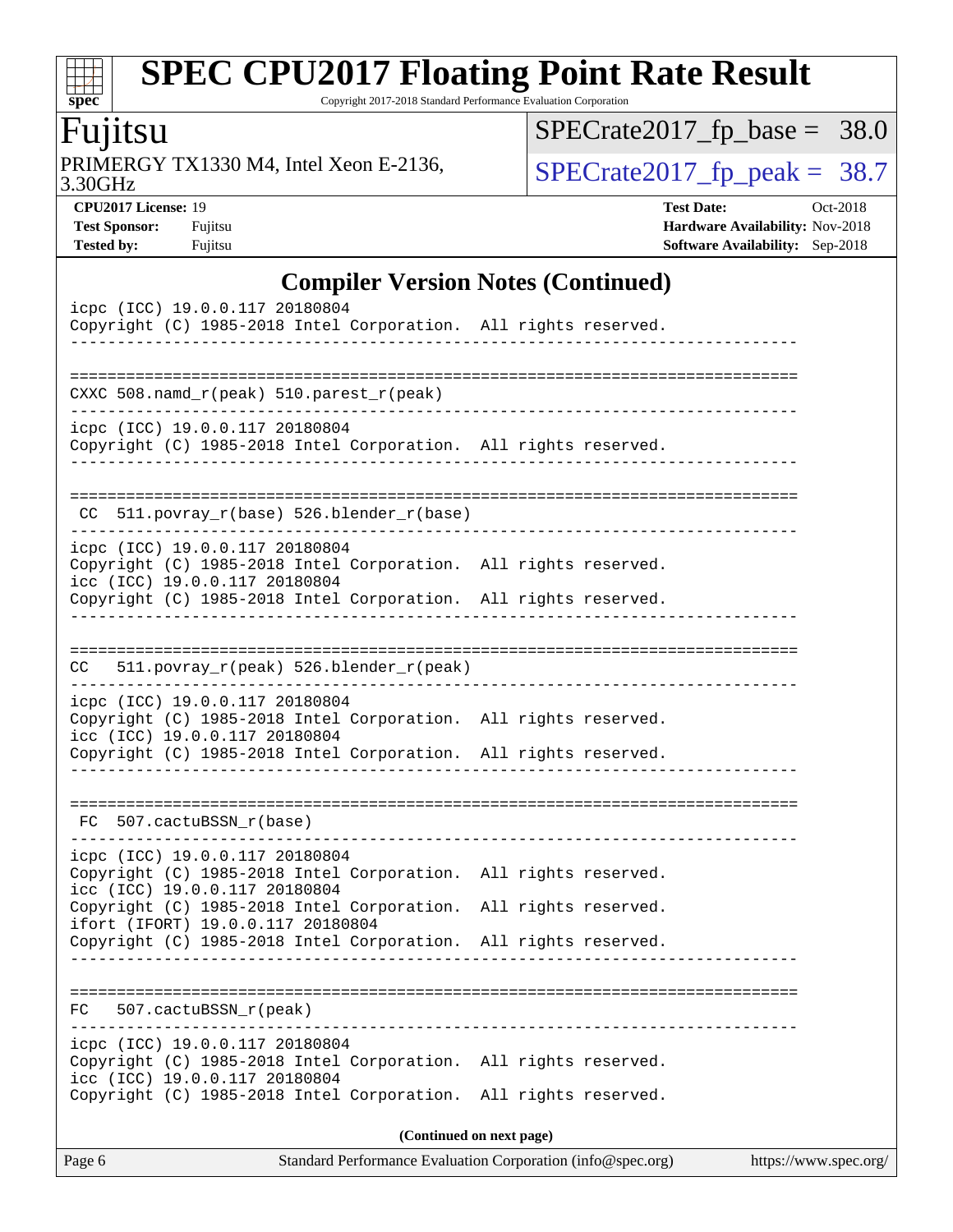#### dd h **[spec](http://www.spec.org/)**

# **[SPEC CPU2017 Floating Point Rate Result](http://www.spec.org/auto/cpu2017/Docs/result-fields.html#SPECCPU2017FloatingPointRateResult)**

Copyright 2017-2018 Standard Performance Evaluation Corporation

### Fujitsu

3.30GHz PRIMERGY TX1330 M4, Intel Xeon E-2136,  $\sqrt{\text{SPECrate2017\_fp\_peak}} = 38.7$ 

 $SPECrate2017_fp\_base = 38.0$ 

**[Tested by:](http://www.spec.org/auto/cpu2017/Docs/result-fields.html#Testedby)** Fujitsu **[Software Availability:](http://www.spec.org/auto/cpu2017/Docs/result-fields.html#SoftwareAvailability)** Sep-2018

**[CPU2017 License:](http://www.spec.org/auto/cpu2017/Docs/result-fields.html#CPU2017License)** 19 **[Test Date:](http://www.spec.org/auto/cpu2017/Docs/result-fields.html#TestDate)** Oct-2018 **[Test Sponsor:](http://www.spec.org/auto/cpu2017/Docs/result-fields.html#TestSponsor)** Fujitsu **Fundal** Fujitsu **[Hardware Availability:](http://www.spec.org/auto/cpu2017/Docs/result-fields.html#HardwareAvailability)** Nov-2018

#### **[Compiler Version Notes \(Continued\)](http://www.spec.org/auto/cpu2017/Docs/result-fields.html#CompilerVersionNotes)**

| ifort (IFORT) 19.0.0.117 20180804<br>Copyright (C) 1985-2018 Intel Corporation. All rights reserved.                                                                                                     |  |
|----------------------------------------------------------------------------------------------------------------------------------------------------------------------------------------------------------|--|
| $FC 503.bwaves_r(base) 549.fotonik3d_r(base) 554.roms_r(base)$                                                                                                                                           |  |
| ifort (IFORT) 19.0.0.117 20180804<br>Copyright (C) 1985-2018 Intel Corporation. All rights reserved.                                                                                                     |  |
| 503.bwaves $r(\text{peak})$ 549.fotonik3d $r(\text{peak})$ 554.roms $r(\text{peak})$<br>FC                                                                                                               |  |
| ifort (IFORT) 19.0.0.117 20180804<br>Copyright (C) 1985-2018 Intel Corporation. All rights reserved.                                                                                                     |  |
| $CC$ 521.wrf_r(base) 527.cam4_r(base)                                                                                                                                                                    |  |
| ifort (IFORT) 19.0.0.117 20180804<br>Copyright (C) 1985-2018 Intel Corporation. All rights reserved.<br>icc (ICC) 19.0.0.117 20180804<br>Copyright (C) 1985-2018 Intel Corporation. All rights reserved. |  |
| $CC = 521.wrf_r(peak) 527.cam4_r(peak)$                                                                                                                                                                  |  |
| ifort (IFORT) 19.0.0.117 20180804<br>Copyright (C) 1985-2018 Intel Corporation. All rights reserved.<br>icc (ICC) 19.0.0.117 20180804<br>Copyright (C) 1985-2018 Intel Corporation. All rights reserved. |  |

### **[Base Compiler Invocation](http://www.spec.org/auto/cpu2017/Docs/result-fields.html#BaseCompilerInvocation)**

[C benchmarks](http://www.spec.org/auto/cpu2017/Docs/result-fields.html#Cbenchmarks): [icc -m64 -std=c11](http://www.spec.org/cpu2017/results/res2018q4/cpu2017-20181030-09457.flags.html#user_CCbase_intel_icc_64bit_c11_33ee0cdaae7deeeab2a9725423ba97205ce30f63b9926c2519791662299b76a0318f32ddfffdc46587804de3178b4f9328c46fa7c2b0cd779d7a61945c91cd35)

[C++ benchmarks:](http://www.spec.org/auto/cpu2017/Docs/result-fields.html#CXXbenchmarks) [icpc -m64](http://www.spec.org/cpu2017/results/res2018q4/cpu2017-20181030-09457.flags.html#user_CXXbase_intel_icpc_64bit_4ecb2543ae3f1412ef961e0650ca070fec7b7afdcd6ed48761b84423119d1bf6bdf5cad15b44d48e7256388bc77273b966e5eb805aefd121eb22e9299b2ec9d9)

[Fortran benchmarks](http://www.spec.org/auto/cpu2017/Docs/result-fields.html#Fortranbenchmarks): [ifort -m64](http://www.spec.org/cpu2017/results/res2018q4/cpu2017-20181030-09457.flags.html#user_FCbase_intel_ifort_64bit_24f2bb282fbaeffd6157abe4f878425411749daecae9a33200eee2bee2fe76f3b89351d69a8130dd5949958ce389cf37ff59a95e7a40d588e8d3a57e0c3fd751)

**(Continued on next page)**

Page 7 Standard Performance Evaluation Corporation [\(info@spec.org\)](mailto:info@spec.org) <https://www.spec.org/>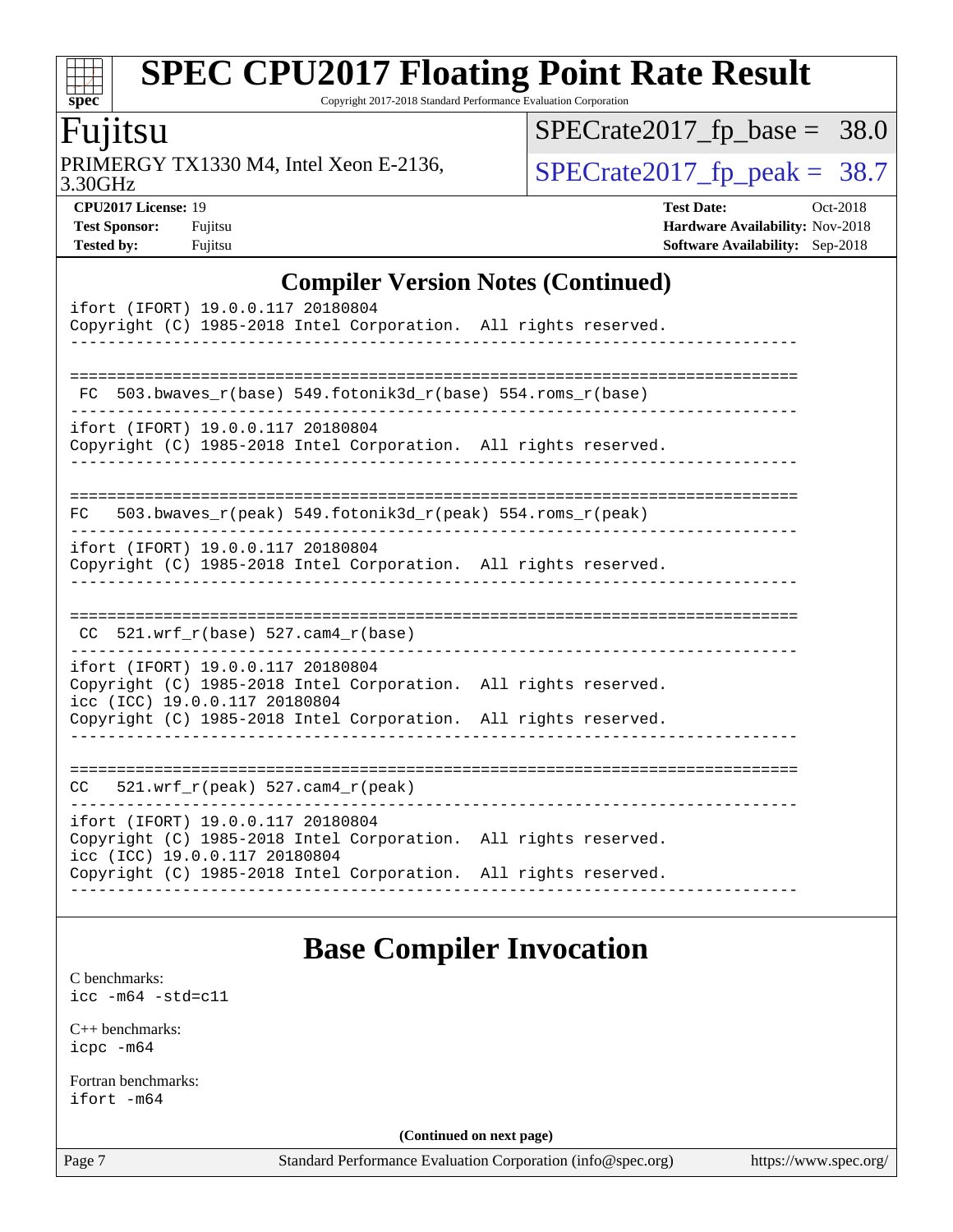# **[spec](http://www.spec.org/)**

# **[SPEC CPU2017 Floating Point Rate Result](http://www.spec.org/auto/cpu2017/Docs/result-fields.html#SPECCPU2017FloatingPointRateResult)**

Copyright 2017-2018 Standard Performance Evaluation Corporation

### Fujitsu

3.30GHz PRIMERGY TX1330 M4, Intel Xeon E-2136,  $\vert$  [SPECrate2017\\_fp\\_peak =](http://www.spec.org/auto/cpu2017/Docs/result-fields.html#SPECrate2017fppeak) 38.7

 $SPECrate2017_fp\_base = 38.0$ 

**[Tested by:](http://www.spec.org/auto/cpu2017/Docs/result-fields.html#Testedby)** Fujitsu **[Software Availability:](http://www.spec.org/auto/cpu2017/Docs/result-fields.html#SoftwareAvailability)** Sep-2018

**[CPU2017 License:](http://www.spec.org/auto/cpu2017/Docs/result-fields.html#CPU2017License)** 19 **[Test Date:](http://www.spec.org/auto/cpu2017/Docs/result-fields.html#TestDate)** Oct-2018 **[Test Sponsor:](http://www.spec.org/auto/cpu2017/Docs/result-fields.html#TestSponsor)** Fujitsu **Fundal** Fujitsu **[Hardware Availability:](http://www.spec.org/auto/cpu2017/Docs/result-fields.html#HardwareAvailability)** Nov-2018

### **[Base Compiler Invocation \(Continued\)](http://www.spec.org/auto/cpu2017/Docs/result-fields.html#BaseCompilerInvocation)**

[Benchmarks using both Fortran and C](http://www.spec.org/auto/cpu2017/Docs/result-fields.html#BenchmarksusingbothFortranandC): [ifort -m64](http://www.spec.org/cpu2017/results/res2018q4/cpu2017-20181030-09457.flags.html#user_CC_FCbase_intel_ifort_64bit_24f2bb282fbaeffd6157abe4f878425411749daecae9a33200eee2bee2fe76f3b89351d69a8130dd5949958ce389cf37ff59a95e7a40d588e8d3a57e0c3fd751) [icc -m64 -std=c11](http://www.spec.org/cpu2017/results/res2018q4/cpu2017-20181030-09457.flags.html#user_CC_FCbase_intel_icc_64bit_c11_33ee0cdaae7deeeab2a9725423ba97205ce30f63b9926c2519791662299b76a0318f32ddfffdc46587804de3178b4f9328c46fa7c2b0cd779d7a61945c91cd35)

[Benchmarks using both C and C++](http://www.spec.org/auto/cpu2017/Docs/result-fields.html#BenchmarksusingbothCandCXX): [icpc -m64](http://www.spec.org/cpu2017/results/res2018q4/cpu2017-20181030-09457.flags.html#user_CC_CXXbase_intel_icpc_64bit_4ecb2543ae3f1412ef961e0650ca070fec7b7afdcd6ed48761b84423119d1bf6bdf5cad15b44d48e7256388bc77273b966e5eb805aefd121eb22e9299b2ec9d9) [icc -m64 -std=c11](http://www.spec.org/cpu2017/results/res2018q4/cpu2017-20181030-09457.flags.html#user_CC_CXXbase_intel_icc_64bit_c11_33ee0cdaae7deeeab2a9725423ba97205ce30f63b9926c2519791662299b76a0318f32ddfffdc46587804de3178b4f9328c46fa7c2b0cd779d7a61945c91cd35)

[Benchmarks using Fortran, C, and C++:](http://www.spec.org/auto/cpu2017/Docs/result-fields.html#BenchmarksusingFortranCandCXX) [icpc -m64](http://www.spec.org/cpu2017/results/res2018q4/cpu2017-20181030-09457.flags.html#user_CC_CXX_FCbase_intel_icpc_64bit_4ecb2543ae3f1412ef961e0650ca070fec7b7afdcd6ed48761b84423119d1bf6bdf5cad15b44d48e7256388bc77273b966e5eb805aefd121eb22e9299b2ec9d9) [icc -m64 -std=c11](http://www.spec.org/cpu2017/results/res2018q4/cpu2017-20181030-09457.flags.html#user_CC_CXX_FCbase_intel_icc_64bit_c11_33ee0cdaae7deeeab2a9725423ba97205ce30f63b9926c2519791662299b76a0318f32ddfffdc46587804de3178b4f9328c46fa7c2b0cd779d7a61945c91cd35) [ifort -m64](http://www.spec.org/cpu2017/results/res2018q4/cpu2017-20181030-09457.flags.html#user_CC_CXX_FCbase_intel_ifort_64bit_24f2bb282fbaeffd6157abe4f878425411749daecae9a33200eee2bee2fe76f3b89351d69a8130dd5949958ce389cf37ff59a95e7a40d588e8d3a57e0c3fd751)

### **[Base Portability Flags](http://www.spec.org/auto/cpu2017/Docs/result-fields.html#BasePortabilityFlags)**

 503.bwaves\_r: [-DSPEC\\_LP64](http://www.spec.org/cpu2017/results/res2018q4/cpu2017-20181030-09457.flags.html#suite_basePORTABILITY503_bwaves_r_DSPEC_LP64) 507.cactuBSSN\_r: [-DSPEC\\_LP64](http://www.spec.org/cpu2017/results/res2018q4/cpu2017-20181030-09457.flags.html#suite_basePORTABILITY507_cactuBSSN_r_DSPEC_LP64) 508.namd\_r: [-DSPEC\\_LP64](http://www.spec.org/cpu2017/results/res2018q4/cpu2017-20181030-09457.flags.html#suite_basePORTABILITY508_namd_r_DSPEC_LP64) 510.parest\_r: [-DSPEC\\_LP64](http://www.spec.org/cpu2017/results/res2018q4/cpu2017-20181030-09457.flags.html#suite_basePORTABILITY510_parest_r_DSPEC_LP64) 511.povray\_r: [-DSPEC\\_LP64](http://www.spec.org/cpu2017/results/res2018q4/cpu2017-20181030-09457.flags.html#suite_basePORTABILITY511_povray_r_DSPEC_LP64) 519.lbm\_r: [-DSPEC\\_LP64](http://www.spec.org/cpu2017/results/res2018q4/cpu2017-20181030-09457.flags.html#suite_basePORTABILITY519_lbm_r_DSPEC_LP64) 521.wrf\_r: [-DSPEC\\_LP64](http://www.spec.org/cpu2017/results/res2018q4/cpu2017-20181030-09457.flags.html#suite_basePORTABILITY521_wrf_r_DSPEC_LP64) [-DSPEC\\_CASE\\_FLAG](http://www.spec.org/cpu2017/results/res2018q4/cpu2017-20181030-09457.flags.html#b521.wrf_r_baseCPORTABILITY_DSPEC_CASE_FLAG) [-convert big\\_endian](http://www.spec.org/cpu2017/results/res2018q4/cpu2017-20181030-09457.flags.html#user_baseFPORTABILITY521_wrf_r_convert_big_endian_c3194028bc08c63ac5d04de18c48ce6d347e4e562e8892b8bdbdc0214820426deb8554edfa529a3fb25a586e65a3d812c835984020483e7e73212c4d31a38223) 526.blender\_r: [-DSPEC\\_LP64](http://www.spec.org/cpu2017/results/res2018q4/cpu2017-20181030-09457.flags.html#suite_basePORTABILITY526_blender_r_DSPEC_LP64) [-DSPEC\\_LINUX](http://www.spec.org/cpu2017/results/res2018q4/cpu2017-20181030-09457.flags.html#b526.blender_r_baseCPORTABILITY_DSPEC_LINUX) [-funsigned-char](http://www.spec.org/cpu2017/results/res2018q4/cpu2017-20181030-09457.flags.html#user_baseCPORTABILITY526_blender_r_force_uchar_40c60f00ab013830e2dd6774aeded3ff59883ba5a1fc5fc14077f794d777847726e2a5858cbc7672e36e1b067e7e5c1d9a74f7176df07886a243d7cc18edfe67) 527.cam4\_r: [-DSPEC\\_LP64](http://www.spec.org/cpu2017/results/res2018q4/cpu2017-20181030-09457.flags.html#suite_basePORTABILITY527_cam4_r_DSPEC_LP64) [-DSPEC\\_CASE\\_FLAG](http://www.spec.org/cpu2017/results/res2018q4/cpu2017-20181030-09457.flags.html#b527.cam4_r_baseCPORTABILITY_DSPEC_CASE_FLAG) 538.imagick\_r: [-DSPEC\\_LP64](http://www.spec.org/cpu2017/results/res2018q4/cpu2017-20181030-09457.flags.html#suite_basePORTABILITY538_imagick_r_DSPEC_LP64) 544.nab\_r: [-DSPEC\\_LP64](http://www.spec.org/cpu2017/results/res2018q4/cpu2017-20181030-09457.flags.html#suite_basePORTABILITY544_nab_r_DSPEC_LP64) 549.fotonik3d\_r: [-DSPEC\\_LP64](http://www.spec.org/cpu2017/results/res2018q4/cpu2017-20181030-09457.flags.html#suite_basePORTABILITY549_fotonik3d_r_DSPEC_LP64) 554.roms\_r: [-DSPEC\\_LP64](http://www.spec.org/cpu2017/results/res2018q4/cpu2017-20181030-09457.flags.html#suite_basePORTABILITY554_roms_r_DSPEC_LP64)

### **[Base Optimization Flags](http://www.spec.org/auto/cpu2017/Docs/result-fields.html#BaseOptimizationFlags)**

[C benchmarks](http://www.spec.org/auto/cpu2017/Docs/result-fields.html#Cbenchmarks):

[-xCORE-AVX2](http://www.spec.org/cpu2017/results/res2018q4/cpu2017-20181030-09457.flags.html#user_CCbase_f-xCORE-AVX2) [-ipo](http://www.spec.org/cpu2017/results/res2018q4/cpu2017-20181030-09457.flags.html#user_CCbase_f-ipo) [-O3](http://www.spec.org/cpu2017/results/res2018q4/cpu2017-20181030-09457.flags.html#user_CCbase_f-O3) [-no-prec-div](http://www.spec.org/cpu2017/results/res2018q4/cpu2017-20181030-09457.flags.html#user_CCbase_f-no-prec-div) [-qopt-prefetch](http://www.spec.org/cpu2017/results/res2018q4/cpu2017-20181030-09457.flags.html#user_CCbase_f-qopt-prefetch) [-ffinite-math-only](http://www.spec.org/cpu2017/results/res2018q4/cpu2017-20181030-09457.flags.html#user_CCbase_f_finite_math_only_cb91587bd2077682c4b38af759c288ed7c732db004271a9512da14a4f8007909a5f1427ecbf1a0fb78ff2a814402c6114ac565ca162485bbcae155b5e4258871) [-qopt-mem-layout-trans=3](http://www.spec.org/cpu2017/results/res2018q4/cpu2017-20181030-09457.flags.html#user_CCbase_f-qopt-mem-layout-trans_de80db37974c74b1f0e20d883f0b675c88c3b01e9d123adea9b28688d64333345fb62bc4a798493513fdb68f60282f9a726aa07f478b2f7113531aecce732043) [C++ benchmarks:](http://www.spec.org/auto/cpu2017/Docs/result-fields.html#CXXbenchmarks) [-xCORE-AVX2](http://www.spec.org/cpu2017/results/res2018q4/cpu2017-20181030-09457.flags.html#user_CXXbase_f-xCORE-AVX2) [-ipo](http://www.spec.org/cpu2017/results/res2018q4/cpu2017-20181030-09457.flags.html#user_CXXbase_f-ipo) [-O3](http://www.spec.org/cpu2017/results/res2018q4/cpu2017-20181030-09457.flags.html#user_CXXbase_f-O3) [-no-prec-div](http://www.spec.org/cpu2017/results/res2018q4/cpu2017-20181030-09457.flags.html#user_CXXbase_f-no-prec-div) [-qopt-prefetch](http://www.spec.org/cpu2017/results/res2018q4/cpu2017-20181030-09457.flags.html#user_CXXbase_f-qopt-prefetch) [-ffinite-math-only](http://www.spec.org/cpu2017/results/res2018q4/cpu2017-20181030-09457.flags.html#user_CXXbase_f_finite_math_only_cb91587bd2077682c4b38af759c288ed7c732db004271a9512da14a4f8007909a5f1427ecbf1a0fb78ff2a814402c6114ac565ca162485bbcae155b5e4258871) [-qopt-mem-layout-trans=3](http://www.spec.org/cpu2017/results/res2018q4/cpu2017-20181030-09457.flags.html#user_CXXbase_f-qopt-mem-layout-trans_de80db37974c74b1f0e20d883f0b675c88c3b01e9d123adea9b28688d64333345fb62bc4a798493513fdb68f60282f9a726aa07f478b2f7113531aecce732043) [Fortran benchmarks](http://www.spec.org/auto/cpu2017/Docs/result-fields.html#Fortranbenchmarks):

```
-xCORE-AVX2 -ipo -O3 -no-prec-div -qopt-prefetch -ffinite-math-only
-qopt-mem-layout-trans=3 -auto -nostandard-realloc-lhs
```
**(Continued on next page)**

Page 8 Standard Performance Evaluation Corporation [\(info@spec.org\)](mailto:info@spec.org) <https://www.spec.org/>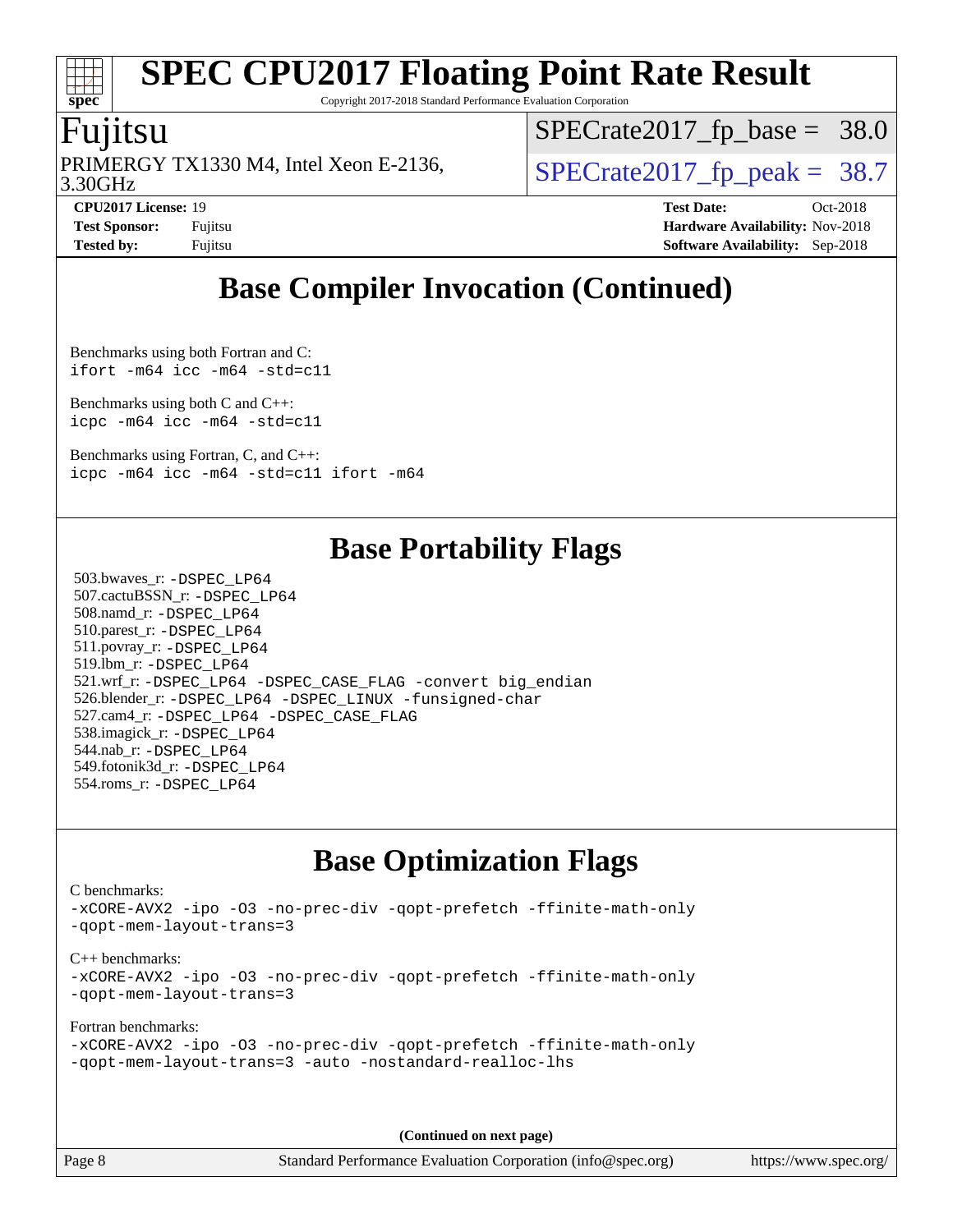# **[spec](http://www.spec.org/)**

# **[SPEC CPU2017 Floating Point Rate Result](http://www.spec.org/auto/cpu2017/Docs/result-fields.html#SPECCPU2017FloatingPointRateResult)**

Copyright 2017-2018 Standard Performance Evaluation Corporation

### Fujitsu

PRIMERGY TX1330 M4, Intel Xeon E-2136,  $\vert$ [SPECrate2017\\_fp\\_peak =](http://www.spec.org/auto/cpu2017/Docs/result-fields.html#SPECrate2017fppeak) 38.7

 $SPECrate2017_fp\_base = 38.0$ 

3.30GHz

**[CPU2017 License:](http://www.spec.org/auto/cpu2017/Docs/result-fields.html#CPU2017License)** 19 **[Test Date:](http://www.spec.org/auto/cpu2017/Docs/result-fields.html#TestDate)** Oct-2018 **[Test Sponsor:](http://www.spec.org/auto/cpu2017/Docs/result-fields.html#TestSponsor)** Fujitsu **Fundal** Fujitsu **[Hardware Availability:](http://www.spec.org/auto/cpu2017/Docs/result-fields.html#HardwareAvailability)** Nov-2018 **[Tested by:](http://www.spec.org/auto/cpu2017/Docs/result-fields.html#Testedby)** Fujitsu **[Software Availability:](http://www.spec.org/auto/cpu2017/Docs/result-fields.html#SoftwareAvailability)** Sep-2018

### **[Base Optimization Flags \(Continued\)](http://www.spec.org/auto/cpu2017/Docs/result-fields.html#BaseOptimizationFlags)**

[Benchmarks using both Fortran and C](http://www.spec.org/auto/cpu2017/Docs/result-fields.html#BenchmarksusingbothFortranandC):

[-xCORE-AVX2](http://www.spec.org/cpu2017/results/res2018q4/cpu2017-20181030-09457.flags.html#user_CC_FCbase_f-xCORE-AVX2) [-ipo](http://www.spec.org/cpu2017/results/res2018q4/cpu2017-20181030-09457.flags.html#user_CC_FCbase_f-ipo) [-O3](http://www.spec.org/cpu2017/results/res2018q4/cpu2017-20181030-09457.flags.html#user_CC_FCbase_f-O3) [-no-prec-div](http://www.spec.org/cpu2017/results/res2018q4/cpu2017-20181030-09457.flags.html#user_CC_FCbase_f-no-prec-div) [-qopt-prefetch](http://www.spec.org/cpu2017/results/res2018q4/cpu2017-20181030-09457.flags.html#user_CC_FCbase_f-qopt-prefetch) [-ffinite-math-only](http://www.spec.org/cpu2017/results/res2018q4/cpu2017-20181030-09457.flags.html#user_CC_FCbase_f_finite_math_only_cb91587bd2077682c4b38af759c288ed7c732db004271a9512da14a4f8007909a5f1427ecbf1a0fb78ff2a814402c6114ac565ca162485bbcae155b5e4258871) [-qopt-mem-layout-trans=3](http://www.spec.org/cpu2017/results/res2018q4/cpu2017-20181030-09457.flags.html#user_CC_FCbase_f-qopt-mem-layout-trans_de80db37974c74b1f0e20d883f0b675c88c3b01e9d123adea9b28688d64333345fb62bc4a798493513fdb68f60282f9a726aa07f478b2f7113531aecce732043) [-auto](http://www.spec.org/cpu2017/results/res2018q4/cpu2017-20181030-09457.flags.html#user_CC_FCbase_f-auto) [-nostandard-realloc-lhs](http://www.spec.org/cpu2017/results/res2018q4/cpu2017-20181030-09457.flags.html#user_CC_FCbase_f_2003_std_realloc_82b4557e90729c0f113870c07e44d33d6f5a304b4f63d4c15d2d0f1fab99f5daaed73bdb9275d9ae411527f28b936061aa8b9c8f2d63842963b95c9dd6426b8a)

[Benchmarks using both C and C++](http://www.spec.org/auto/cpu2017/Docs/result-fields.html#BenchmarksusingbothCandCXX): [-xCORE-AVX2](http://www.spec.org/cpu2017/results/res2018q4/cpu2017-20181030-09457.flags.html#user_CC_CXXbase_f-xCORE-AVX2) [-ipo](http://www.spec.org/cpu2017/results/res2018q4/cpu2017-20181030-09457.flags.html#user_CC_CXXbase_f-ipo) [-O3](http://www.spec.org/cpu2017/results/res2018q4/cpu2017-20181030-09457.flags.html#user_CC_CXXbase_f-O3) [-no-prec-div](http://www.spec.org/cpu2017/results/res2018q4/cpu2017-20181030-09457.flags.html#user_CC_CXXbase_f-no-prec-div) [-qopt-prefetch](http://www.spec.org/cpu2017/results/res2018q4/cpu2017-20181030-09457.flags.html#user_CC_CXXbase_f-qopt-prefetch) [-ffinite-math-only](http://www.spec.org/cpu2017/results/res2018q4/cpu2017-20181030-09457.flags.html#user_CC_CXXbase_f_finite_math_only_cb91587bd2077682c4b38af759c288ed7c732db004271a9512da14a4f8007909a5f1427ecbf1a0fb78ff2a814402c6114ac565ca162485bbcae155b5e4258871) [-qopt-mem-layout-trans=3](http://www.spec.org/cpu2017/results/res2018q4/cpu2017-20181030-09457.flags.html#user_CC_CXXbase_f-qopt-mem-layout-trans_de80db37974c74b1f0e20d883f0b675c88c3b01e9d123adea9b28688d64333345fb62bc4a798493513fdb68f60282f9a726aa07f478b2f7113531aecce732043)

[Benchmarks using Fortran, C, and C++:](http://www.spec.org/auto/cpu2017/Docs/result-fields.html#BenchmarksusingFortranCandCXX)

[-xCORE-AVX2](http://www.spec.org/cpu2017/results/res2018q4/cpu2017-20181030-09457.flags.html#user_CC_CXX_FCbase_f-xCORE-AVX2) [-ipo](http://www.spec.org/cpu2017/results/res2018q4/cpu2017-20181030-09457.flags.html#user_CC_CXX_FCbase_f-ipo) [-O3](http://www.spec.org/cpu2017/results/res2018q4/cpu2017-20181030-09457.flags.html#user_CC_CXX_FCbase_f-O3) [-no-prec-div](http://www.spec.org/cpu2017/results/res2018q4/cpu2017-20181030-09457.flags.html#user_CC_CXX_FCbase_f-no-prec-div) [-qopt-prefetch](http://www.spec.org/cpu2017/results/res2018q4/cpu2017-20181030-09457.flags.html#user_CC_CXX_FCbase_f-qopt-prefetch) [-ffinite-math-only](http://www.spec.org/cpu2017/results/res2018q4/cpu2017-20181030-09457.flags.html#user_CC_CXX_FCbase_f_finite_math_only_cb91587bd2077682c4b38af759c288ed7c732db004271a9512da14a4f8007909a5f1427ecbf1a0fb78ff2a814402c6114ac565ca162485bbcae155b5e4258871) [-qopt-mem-layout-trans=3](http://www.spec.org/cpu2017/results/res2018q4/cpu2017-20181030-09457.flags.html#user_CC_CXX_FCbase_f-qopt-mem-layout-trans_de80db37974c74b1f0e20d883f0b675c88c3b01e9d123adea9b28688d64333345fb62bc4a798493513fdb68f60282f9a726aa07f478b2f7113531aecce732043) [-auto](http://www.spec.org/cpu2017/results/res2018q4/cpu2017-20181030-09457.flags.html#user_CC_CXX_FCbase_f-auto) [-nostandard-realloc-lhs](http://www.spec.org/cpu2017/results/res2018q4/cpu2017-20181030-09457.flags.html#user_CC_CXX_FCbase_f_2003_std_realloc_82b4557e90729c0f113870c07e44d33d6f5a304b4f63d4c15d2d0f1fab99f5daaed73bdb9275d9ae411527f28b936061aa8b9c8f2d63842963b95c9dd6426b8a)

### **[Peak Compiler Invocation](http://www.spec.org/auto/cpu2017/Docs/result-fields.html#PeakCompilerInvocation)**

[C benchmarks](http://www.spec.org/auto/cpu2017/Docs/result-fields.html#Cbenchmarks): [icc -m64 -std=c11](http://www.spec.org/cpu2017/results/res2018q4/cpu2017-20181030-09457.flags.html#user_CCpeak_intel_icc_64bit_c11_33ee0cdaae7deeeab2a9725423ba97205ce30f63b9926c2519791662299b76a0318f32ddfffdc46587804de3178b4f9328c46fa7c2b0cd779d7a61945c91cd35)

[C++ benchmarks:](http://www.spec.org/auto/cpu2017/Docs/result-fields.html#CXXbenchmarks) [icpc -m64](http://www.spec.org/cpu2017/results/res2018q4/cpu2017-20181030-09457.flags.html#user_CXXpeak_intel_icpc_64bit_4ecb2543ae3f1412ef961e0650ca070fec7b7afdcd6ed48761b84423119d1bf6bdf5cad15b44d48e7256388bc77273b966e5eb805aefd121eb22e9299b2ec9d9)

[Fortran benchmarks](http://www.spec.org/auto/cpu2017/Docs/result-fields.html#Fortranbenchmarks): [ifort -m64](http://www.spec.org/cpu2017/results/res2018q4/cpu2017-20181030-09457.flags.html#user_FCpeak_intel_ifort_64bit_24f2bb282fbaeffd6157abe4f878425411749daecae9a33200eee2bee2fe76f3b89351d69a8130dd5949958ce389cf37ff59a95e7a40d588e8d3a57e0c3fd751)

[Benchmarks using both Fortran and C](http://www.spec.org/auto/cpu2017/Docs/result-fields.html#BenchmarksusingbothFortranandC): [ifort -m64](http://www.spec.org/cpu2017/results/res2018q4/cpu2017-20181030-09457.flags.html#user_CC_FCpeak_intel_ifort_64bit_24f2bb282fbaeffd6157abe4f878425411749daecae9a33200eee2bee2fe76f3b89351d69a8130dd5949958ce389cf37ff59a95e7a40d588e8d3a57e0c3fd751) [icc -m64 -std=c11](http://www.spec.org/cpu2017/results/res2018q4/cpu2017-20181030-09457.flags.html#user_CC_FCpeak_intel_icc_64bit_c11_33ee0cdaae7deeeab2a9725423ba97205ce30f63b9926c2519791662299b76a0318f32ddfffdc46587804de3178b4f9328c46fa7c2b0cd779d7a61945c91cd35)

[Benchmarks using both C and C++](http://www.spec.org/auto/cpu2017/Docs/result-fields.html#BenchmarksusingbothCandCXX): [icpc -m64](http://www.spec.org/cpu2017/results/res2018q4/cpu2017-20181030-09457.flags.html#user_CC_CXXpeak_intel_icpc_64bit_4ecb2543ae3f1412ef961e0650ca070fec7b7afdcd6ed48761b84423119d1bf6bdf5cad15b44d48e7256388bc77273b966e5eb805aefd121eb22e9299b2ec9d9) [icc -m64 -std=c11](http://www.spec.org/cpu2017/results/res2018q4/cpu2017-20181030-09457.flags.html#user_CC_CXXpeak_intel_icc_64bit_c11_33ee0cdaae7deeeab2a9725423ba97205ce30f63b9926c2519791662299b76a0318f32ddfffdc46587804de3178b4f9328c46fa7c2b0cd779d7a61945c91cd35)

[Benchmarks using Fortran, C, and C++:](http://www.spec.org/auto/cpu2017/Docs/result-fields.html#BenchmarksusingFortranCandCXX) [icpc -m64](http://www.spec.org/cpu2017/results/res2018q4/cpu2017-20181030-09457.flags.html#user_CC_CXX_FCpeak_intel_icpc_64bit_4ecb2543ae3f1412ef961e0650ca070fec7b7afdcd6ed48761b84423119d1bf6bdf5cad15b44d48e7256388bc77273b966e5eb805aefd121eb22e9299b2ec9d9) [icc -m64 -std=c11](http://www.spec.org/cpu2017/results/res2018q4/cpu2017-20181030-09457.flags.html#user_CC_CXX_FCpeak_intel_icc_64bit_c11_33ee0cdaae7deeeab2a9725423ba97205ce30f63b9926c2519791662299b76a0318f32ddfffdc46587804de3178b4f9328c46fa7c2b0cd779d7a61945c91cd35) [ifort -m64](http://www.spec.org/cpu2017/results/res2018q4/cpu2017-20181030-09457.flags.html#user_CC_CXX_FCpeak_intel_ifort_64bit_24f2bb282fbaeffd6157abe4f878425411749daecae9a33200eee2bee2fe76f3b89351d69a8130dd5949958ce389cf37ff59a95e7a40d588e8d3a57e0c3fd751)

### **[Peak Portability Flags](http://www.spec.org/auto/cpu2017/Docs/result-fields.html#PeakPortabilityFlags)**

Same as Base Portability Flags

### **[Peak Optimization Flags](http://www.spec.org/auto/cpu2017/Docs/result-fields.html#PeakOptimizationFlags)**

[C benchmarks:](http://www.spec.org/auto/cpu2017/Docs/result-fields.html#Cbenchmarks)

**(Continued on next page)**

Page 9 Standard Performance Evaluation Corporation [\(info@spec.org\)](mailto:info@spec.org) <https://www.spec.org/>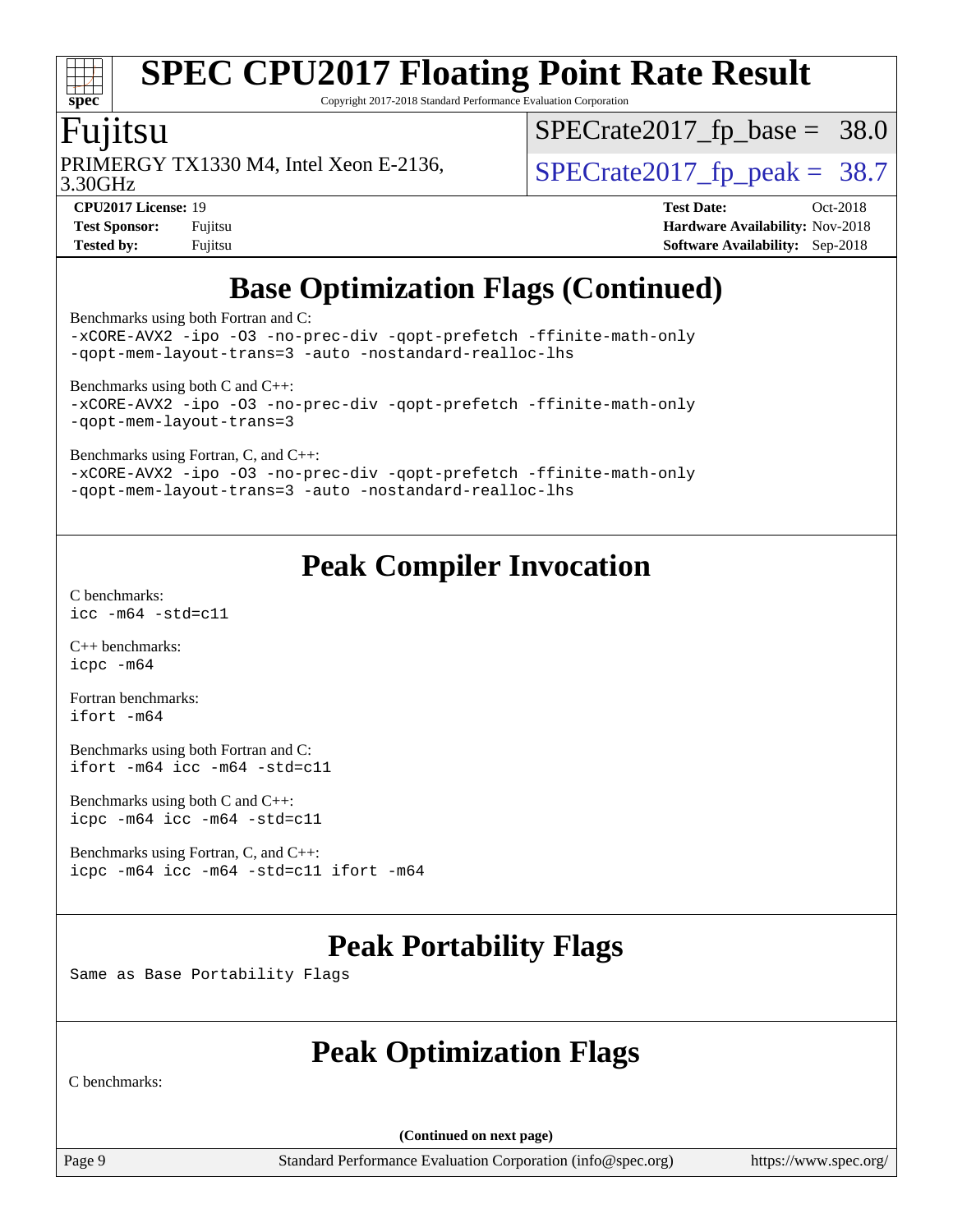# **[spec](http://www.spec.org/)**

# **[SPEC CPU2017 Floating Point Rate Result](http://www.spec.org/auto/cpu2017/Docs/result-fields.html#SPECCPU2017FloatingPointRateResult)**

Copyright 2017-2018 Standard Performance Evaluation Corporation

### Fujitsu

3.30GHz PRIMERGY TX1330 M4, Intel Xeon E-2136,  $\vert$ [SPECrate2017\\_fp\\_peak =](http://www.spec.org/auto/cpu2017/Docs/result-fields.html#SPECrate2017fppeak) 38.7

[SPECrate2017\\_fp\\_base =](http://www.spec.org/auto/cpu2017/Docs/result-fields.html#SPECrate2017fpbase) 38.0

**[CPU2017 License:](http://www.spec.org/auto/cpu2017/Docs/result-fields.html#CPU2017License)** 19 **[Test Date:](http://www.spec.org/auto/cpu2017/Docs/result-fields.html#TestDate)** Oct-2018 **[Test Sponsor:](http://www.spec.org/auto/cpu2017/Docs/result-fields.html#TestSponsor)** Fujitsu **Fundal** Fujitsu **[Hardware Availability:](http://www.spec.org/auto/cpu2017/Docs/result-fields.html#HardwareAvailability)** Nov-2018 **[Tested by:](http://www.spec.org/auto/cpu2017/Docs/result-fields.html#Testedby)** Fujitsu **[Software Availability:](http://www.spec.org/auto/cpu2017/Docs/result-fields.html#SoftwareAvailability)** Sep-2018

### **[Peak Optimization Flags \(Continued\)](http://www.spec.org/auto/cpu2017/Docs/result-fields.html#PeakOptimizationFlags)**

```
519.lbm_r: basepeak = yes
 538.imagick_r: basepeak = yes
 544.nab_r: basepeak = yes
C++ benchmarks: 
-prof-gen(pass 1) -prof-use(pass 2) -ipo -xCORE-AVX2 -O3
-no-prec-div -qopt-prefetch -ffinite-math-only
-qopt-mem-layout-trans=3
Fortran benchmarks: 
503.bwaves r: basepeak = yes
549.fotonik3d<sub>-</sub>r: basepeak = yes
554.roms_r: -prof-use-ipo-xCORE-AVX2-O3-no-prec-div -qopt-prefetch -ffinite-math-only
-qopt-mem-layout-trans=3 -auto -nostandard-realloc-lhs
Benchmarks using both Fortran and C: 
-prof-gen(pass 1) -prof-use(pass 2) -ipo -xCORE-AVX2 -O3
-no-prec-div -qopt-prefetch -ffinite-math-only
-qopt-mem-layout-trans=3 -auto -nostandard-realloc-lhs
Benchmarks using both C and C++: 
 511.povray_r: -prof-gen(pass 1) -prof-use(pass 2) -ipo -xCORE-AVX2 -O3
-no-prec-div -qopt-prefetch -ffinite-math-only
-qopt-mem-layout-trans=3
526.blender_r: basepeak = yes
Benchmarks using Fortran, C, and C++: 
 507.cactuBSSN_r: basepeak = yes
                        The flags files that were used to format this result can be browsed at
  http://www.spec.org/cpu2017/flags/Intel-ic18.0-official-linux64.2017-12-21.html
 http://www.spec.org/cpu2017/flags/Fujitsu-Platform-Settings-V1.0.2-CFL-RevA.html
                            You can also download the XML flags sources by saving the following links:
 http://www.spec.org/cpu2017/flags/Intel-ic18.0-official-linux64.2017-12-21.xml
```
<http://www.spec.org/cpu2017/flags/Fujitsu-Platform-Settings-V1.0.2-CFL-RevA.xml>